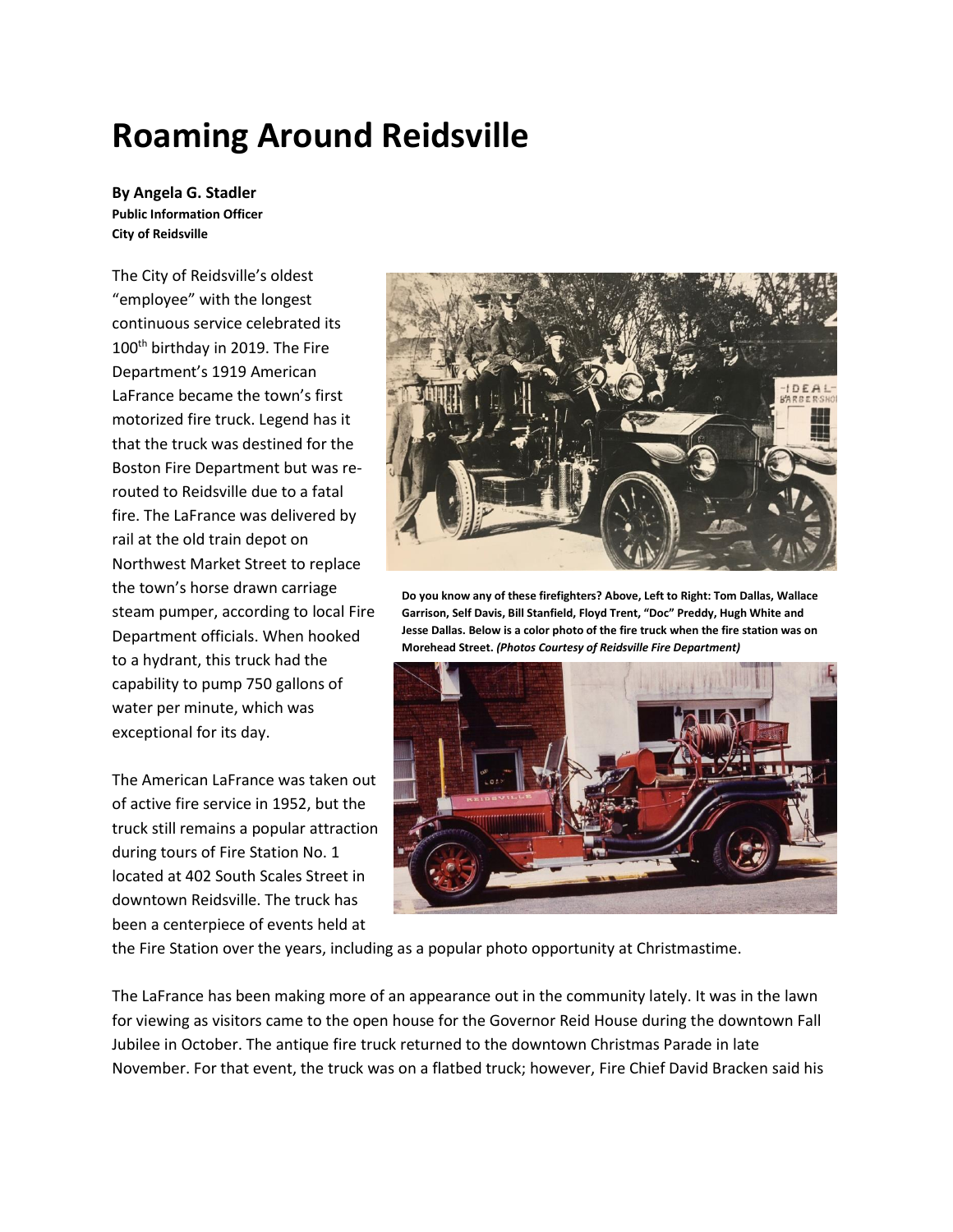department has gotten the old engine running again. He said they hope to have it "road ready" sometime in the coming year although there are no plans to put it back into actual fire service (LOL).

Reportedly part of the truck can be found in the New Bern Firemen's Museum. Originally the truck had two red lamps which were used for emergency lights. These lights were fueled by kerosene and at some point in time, one of the lamps was donated to the New Bern museum. The head lights were lamps fueled by acetylene, which is a colorless gas and can be unstable in its purest form. Back in the day, firefighters had to manually light the lamps with an open flame in order to have the head lights and emergency lights in working order.

An old article I found about the fire truck when it was on display at the 1991 Rockingham County Folk Festival described it as a "powerhouse of its day" with a six-cylinder engine and a chain-driven rear end. Rated at 105 horsepower, the engine could run up to a maximum speed of about 45-50 miles per hour, which was pretty fast for the time. It was likened to a Model T Ford of the same period, which would only have had 20 horsepower so it sounds like the fire truck would have won a race between the two.

The City's fire trucks have definitely seen a lot of changes in recent years. When American LaFrance made the 1919 model, the company made the entire vehicle and all its parts. These days, a fire truck can be a compilation of parts from several different companies. The American LaFrance Company went out of business in 2014, but the exceptional fire trucks they built live on in the wonderful examples found at fire departments like the one here in Reidsville. We love this terrific example of history, both of the City and its Fire Department. Happy Belated 100<sup>th</sup> Birthday to our 1919 American LaFrance Fire Truck!

## **Other Upcoming Events in January**

- **January 1, 2020:** Reidsville City Offices will be closed for the **New Year's Holiday**.
- **January 2, 2020:** A **Big Lunker Contest** will be held at a cost of \$20 per person at Lake Reidsville. Call the lake at 336-349-4738 for more details about this fishing contest.
- **January 3, 2020:** Registration ends for the **10- to 12-year-old Basketball League**. Games start January 20<sup>th</sup>! Call the Parks & Rec Department at 336-349-1090 for more info.
- **January 6, 2020:** Registration begins for **Spring League Baseball & Girls Softball**! From T-Ball (ages 4-6) to Coach Pitch (ages 7-8) to Minor League (ages 9-10) and Major League (ages 11-12), we've got all the ages covered. Girls Softball returns for ages 7-8 (Darlins); ages 9-10 (Angels); ages 11-12 (Ponytails); ages 13-15 (Belles); and ages 16-19 (Debs). Registration ends March 2. You register and find out more details by calling 336-349-1090 or stopping by the Parks & Rec Department at 201 North Washington Avenue or registering online at http://activenet.active.com/reidsvillerec.
- **Week of January 6-10, 2020:** It's your last chance to put those leaves out for **loose leaf pickup**! After that, you will have to bag them!